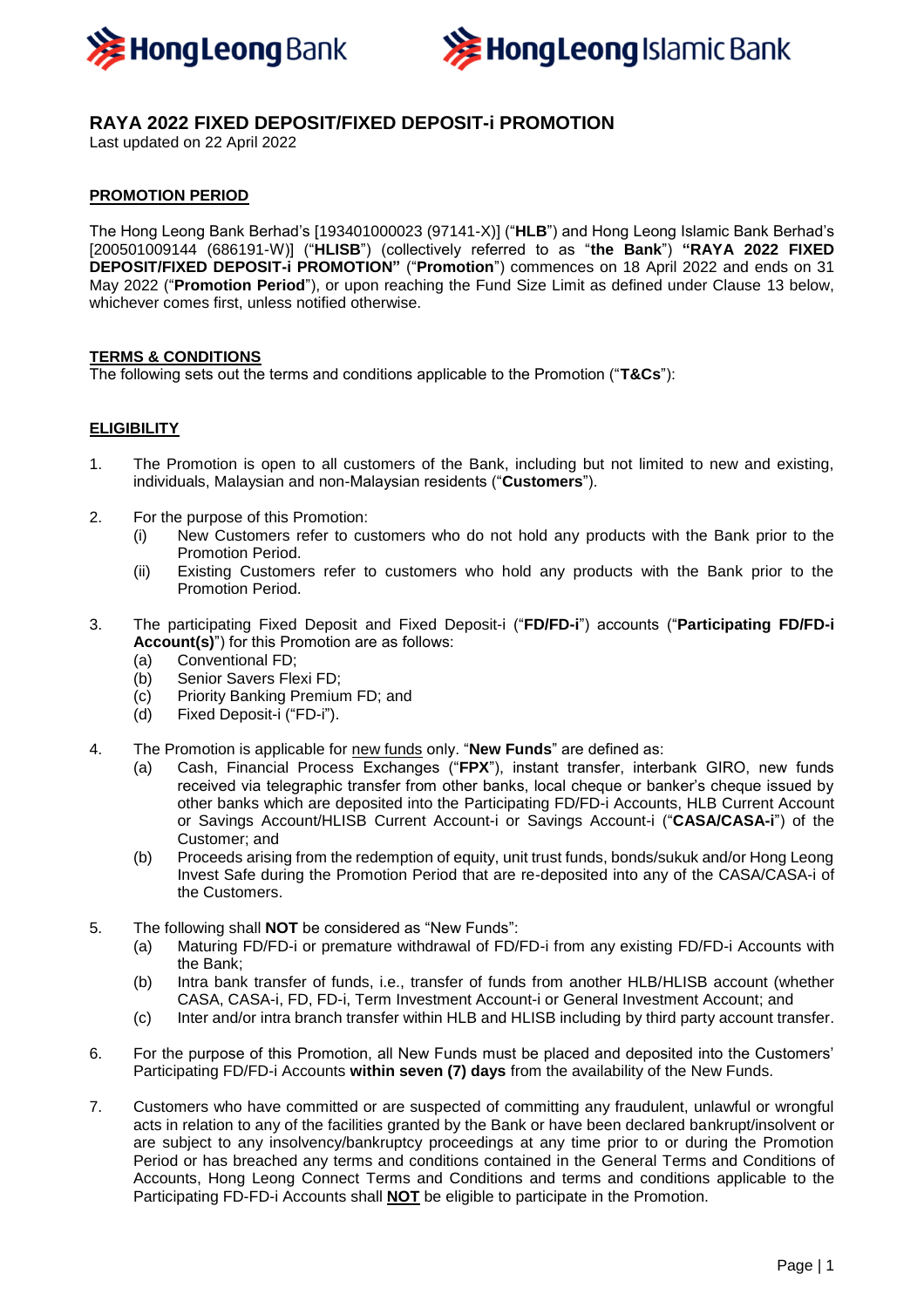



- 8. Customers who have committed, or determined by the Bank to be potentially committing any of the wrongful acts stipulated herein shall be immediately disqualified from participating in the Promotion.
- 9. This Campaign is **NOT** valid with any other on-going promotions offered by the Bank from time to time.

#### **PROMOTION MECHANICS**

10. In order to be entitled for this Promotion, the Customers shall deposit an amount of not less than the Minimum Placement Amount and not more than the Maximum Placement Amount into their Participating FD/FD-i Accounts ("**FD/FD-i Placement Amount**") according to the placement tiering as specified in Table 1 below during the Promotion Period.

|           | <b>Participating</b><br><b>FD/FD-i</b>       | <b>Tenure</b> | <b>Promotional Placement</b><br>Rate <sup>1</sup> | Tier   | <b>Minimum Placement</b><br><b>Amount</b> | <b>Maximum Placement</b><br><b>Amount</b> |
|-----------|----------------------------------------------|---------------|---------------------------------------------------|--------|-------------------------------------------|-------------------------------------------|
| $\bullet$ | Conventional                                 | 12-<br>months | 2.20% p.a.                                        | Tier 1 | RM30,000                                  | RM99,999.99                               |
| I۰        | <b>Fixed Deposit</b><br><b>Senior Savers</b> |               |                                                   | Tier 2 | RM100,000                                 | RM299,999.99                              |
|           | <b>Fixed Deposit</b>                         |               |                                                   | Tier 3 | RM300,000                                 | RM599,999.99                              |
| $\bullet$ | Priority<br><b>Banking Fixed</b>             |               |                                                   | Tier 4 | RM600,000                                 | RM999,999.99                              |
|           | Deposit                                      |               |                                                   |        |                                           |                                           |
| $\bullet$ | <b>Islamic Fixed</b><br>Deposit (FD-i)       |               |                                                   | Tier 5 | RM1,000,000                               | RM5,000,000                               |

#### **Table 1**

*<sup>1</sup>Should there be an Overnight Policy Rate (OPR) change, the Promotional FD/FD-i Rate may be revised.*

- 11. Customers who have fulfilled the criteria under Clause 10 above shall be referred to as "**Eligible Customer(s)**".
- 12. The Eligible Customers who has successfully placed any one (1) of the Participating FD/FD-i Accounts during the Promotion Period shall be entitled to receive one (1) Senheng Electric Sdn. Bhd. e-voucher ("**Reward**") on a first come, first served basis. Each Eligible Customer is entitled for only one Tier of the Reward for the 1<sup>st</sup> placement made during the Promotion Period on a first come, first served basis. The value of the Reward and the maximum capping for the number of Reward to be given away for each Placement Tier are as outlined under Clause 25 (Table 3) below. For the avoidance of doubt, each Eligible Customer are required to maintain a valid email address with the Bank and are entitled to a maximum of one (1) Reward during the Promotion Period.
- 13. The fund size limit for this Promotion based on the respective Participating FD/FD-i Accounts are as set out in Table 2 below ("**Fund Size Limit**"):

#### **Table 2**

| Tenure                   | <b>Fund Size Limit</b> |  |
|--------------------------|------------------------|--|
| 12-months (Conventional) | RM360 Million          |  |
| 12-months (Islamic)      | RM90 Million           |  |

- 14. In the event any FD/FD-i Placement Amount exceeds the prescribed Maximum FD/FD-i Placement Amount or if the respective Fund Size Limit is reached, such FD/FD-i Placement Amount shall be subject to the prevailing FD/FD-i board rates as determined by the Bank.
- 15. The Eligible Customers are required to nominate a CASA/CASA-i maintained with the Bank under the same name and signature requirement as the Participating FD/FD-i Account ("**Nominated CASA/CASA-i**") for the purpose of crediting the interest/profit earned under this Promotion. Eligible Customers who do not have any CASA/CASA-i prior to the Promotion Period are required to open one along with a participating FD/FD-i Account for this purpose.
- 16. The interest/profit earned for the Participating FD/FD-i Accounts shall be credited into the Eligible Customers' Nominated CASA/CASA-i at maturity.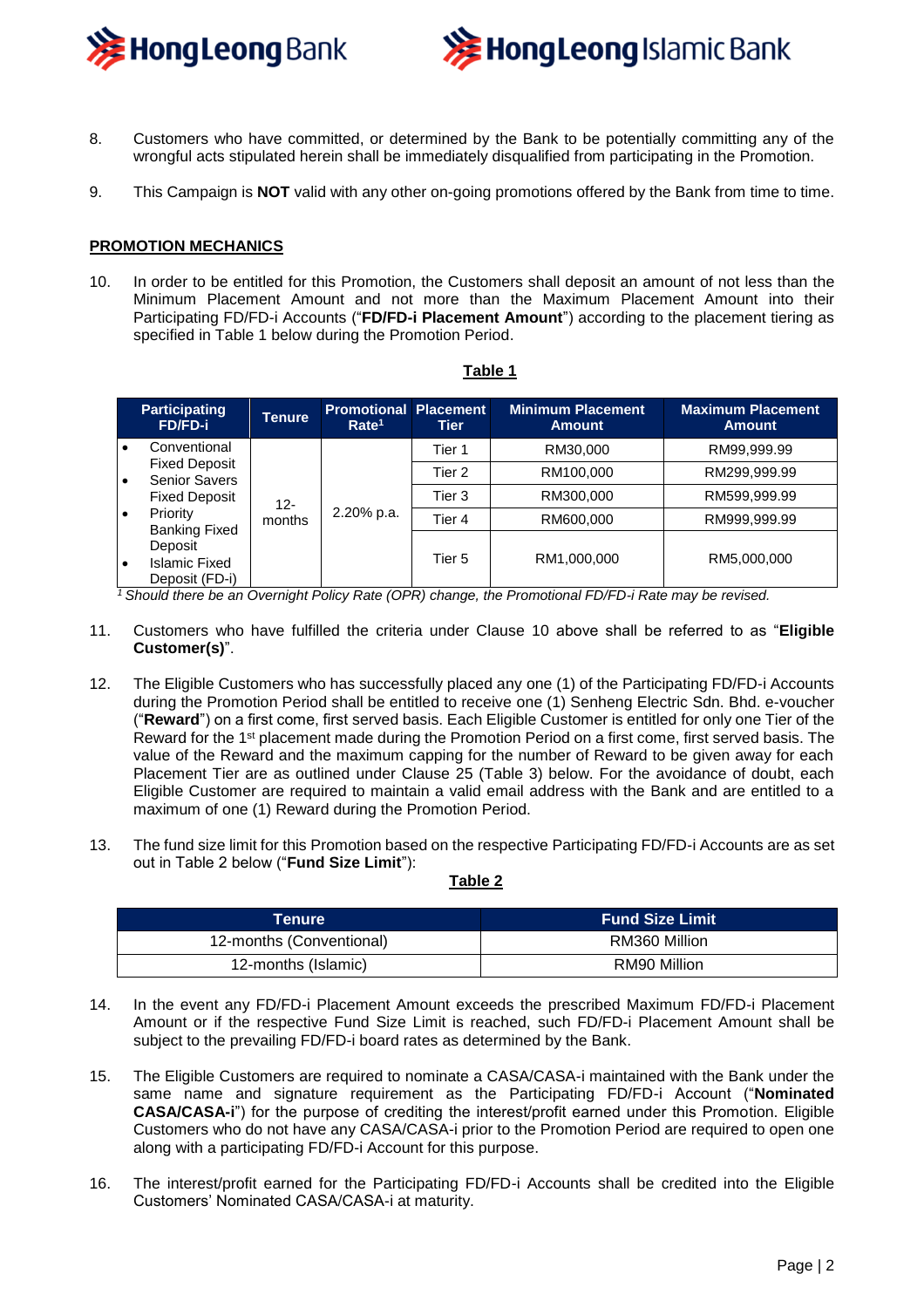



- 17. Upon maturity, the principal FD/FD-i Placement Amount shall be auto-renewed at the prevailing FD/FDi board rates respectively and the interest/profit earned will be credited into the Eligible Customers' Nominated CASA/CASA-i, based on the option selected by the Eligible Customers upon placement.
- 18. In the event the FD/FD-i Placement Amount is withdrawn prior to maturity of the FD/FD-i Tenure, whether wholly or partially, no interest/profit shall be payable on partially withdrawn amounts and premature withdrawals of FD/FD-i, regardless of the number of completed months at the time of premature withdrawal. For the avoidance of doubt, the interest/profit will be calculated on the remaining balance principal amount subsequent to the withdrawal.
- 19. Subject to Clause 18 herein, partial withdrawal of Conventional FD Placement Amount is allowed in multiples of **Ringgit Malaysia One Thousand (RM1,000)** only. However, in the event the FD Placement Amount is less **than Ringgit Malaysia Five Thousand (RM5,000)**, no partial withdrawal is allowed for that particular account and any such withdrawal shall be treated as a premature withdrawal of the entire FD Placement Amount in accordance with Clause 18 above.
- 20. Subject to Clause 18 herein, partial withdrawal of FD-i Placement Amount is allowed in multiples of **Ringgit Malaysia One Thousand (RM1,000)** only. However, in the event the amount in FD-i Placement Amount is less than **Ringgit Malaysia Three Thousand (RM3,000)**, no partial withdrawal is allowed for that particular account and any such withdrawal shall be treated as a premature withdrawal of the entire FD-i Placement Amount in accordance with Clause 18 above.
- 21. Subject to Clause 18 herein, partial withdrawal for Senior Savers Flexi FD and Priority Banking Premium FD Placement Amount is allowed in multiples of **Ringgit Malaysia Three Thousand (RM3,000)** only. However, in the event the FD Placement Amount in Priority Banking Premium FD, and/or Senior Savers Flexi FD is less than **Ringgit Malaysia Ten Thousand (RM10,000)**, no partial withdrawal is allowed for that particular account and any such withdrawal shall be treated as a premature withdrawal of the entire FD Placement Amount in accordance with Clause 18 above.
- 22. The Bank reserves the right to deduct and debit an amount equivalent to the interest/profit paid to the Eligible Customers in respect of the FD/FD-i Placement Amount which is prematurely withdrawn from the principal FD/FD-i Amount upon withdrawal.
- 23. Eligible Customers with FD-i products shall be deemed to have agreed to waive his/her right to claim the full selling price for any withdrawal of FD-i before the maturity date.
- 24. FD/FD-i Placement Amount shall **NOT** be used as collateral for the purpose of securing any credit facility obtained or to be obtained by the Eligible Customers with the exception that the FD Placement Amount of the Conventional FD, Priority Banking Premium FD and Senior Savers Flexi FD can be used as collateral to secure the conventional Credit Card(s) (i.e., Credit Card(s) issued by HLB) with the Bank. Please refer to the Secured Credit Card with Fixed Deposit of the Credit Card Terms & Conditions for more information.

## **PROMOTION FULFILMENT**

25. The Reward will be awarded to the first one thousand three hundred ten (1310) Eligible Customers on a first come, first served basis based on the successful placement date and time (Malaysia Date and Time) as recorded in the Bank's records and based on each individual Placement Tier based as outlined in Table 3 below:

| <b>Placement</b><br>Tier | <b>Minimum</b><br><b>Placement</b><br><b>Amount</b> | <b>Maximum</b><br><b>Placement</b><br><b>Amount</b> | <b>Voucher Value</b><br><b>Amount</b> | Number of Allocated<br>Reward* |
|--------------------------|-----------------------------------------------------|-----------------------------------------------------|---------------------------------------|--------------------------------|
| Tier 1                   | RM30,000                                            | RM99,999.99                                         | <b>RM25</b>                           | 950                            |
| Tier 2                   | RM100,000                                           | RM299,999.99                                        | <b>RM100</b>                          | 250                            |
| Tier 3                   | RM300,000                                           | RM599,999.99                                        | RM325                                 | 75                             |
| Tier 4                   | RM600,000                                           | RM999,999.99                                        | <b>RM650</b>                          | 30                             |

#### **Table 3**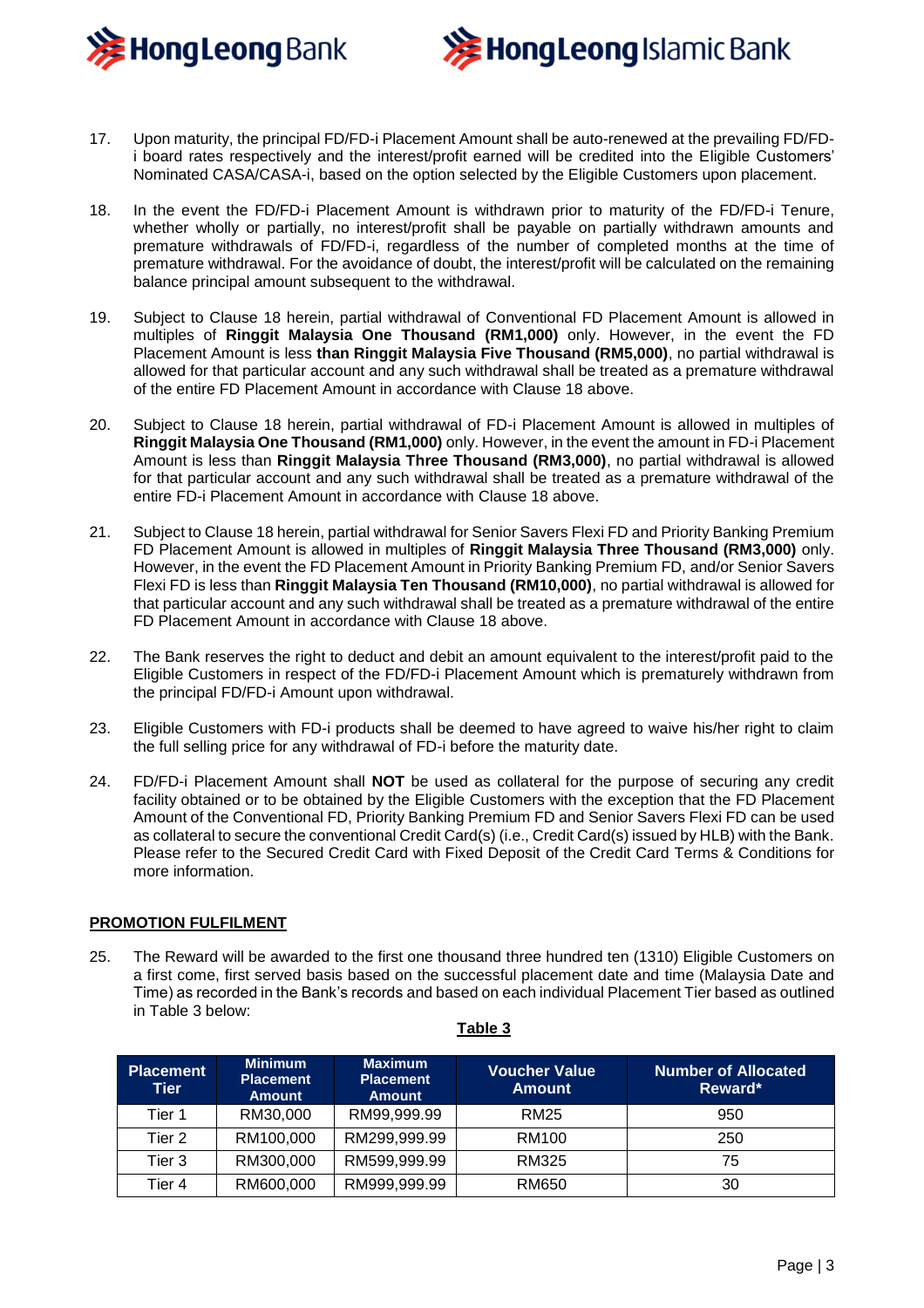



| ler 5  | ,000,000<br>RM <sup>1</sup> | RM5,000,000 | .500<br>км· |  |
|--------|-----------------------------|-------------|-------------|--|
| .<br>. | ___                         |             |             |  |

\* *Number of Allocated Rewards is subject to availability.*

- 26. The maximum number of Reward is allocated based on the respective Placement Amount and Placement Tier. The Reward is subject to availability. For the avoidance of doubt, the Bank may, at its discretion decide to re-allocate the number of Reward for the respective Tiers as it deems fit.
- 27. If an Eligible Customer has made multiple eligible FD/FD-i placement amounts throughout the Promotion Period, the Reward will be allocated based on the first eligible FD/FD-i placement that meets the criteria under Clause 10 above and based on the successful placement date and time (Malaysia Date and Time) as recorded in the Bank's records.
- 28. The Reward will be sent to Eligible Customers' valid email address registered with the Bank no later than 31 August 2022. If the Eligible Customers' email address is not updated, the Reward will be deemed as not being able to be fulfilled and would be null and void as of 31 August 2022.
- 29. The Reward is non-exchangeable for credit or in kind, whether partial or in full.
- 30. To the fullest extent permitted by law, by participating in this Promotion, the Eligible Customers agree that he/she will not hold the Bank and its officers, servants, employees, representatives and/or agents (including without limitation, any third party service providers that the Bank may engage for the purpose of this Promotion), liable for any loss or damages that he/she may incur in connection with this Promotion and/or from the use of the Reward by the Eligible Customers and/or any other persons.
- 31. The Eligible Customers hereby give their consent to, and authorize the Bank to disclose their particulars to the appointed representatives engaged by the Bank for purposes of this Promotion. The Bank warrants that the disclosure of such particulars to any third (3rd) party service providers shall be limited to the Eligible Customers' name, address, email or telephone number and shall be used only in relation to and for purposes of this Promotion.
- 32. Where the Reward is to be redeemed under this Promotion are in the form of vouchers issued by the participating partner, merchant or supplier, the Reward is valid for use until the date as specified on the voucher and are subject to the relevant terms and conditions applicable for the use of the voucher. If the event the voucher remains unused or unredeemed after the specified expiry date, the validity of the voucher will lapse and the Bank will not replace the said expired voucher.
- 33. For the avoidance of doubt, if the Reward (in the form of voucher) is used for redemption of a physical good with value less than the awarded Reward value, the difference will not be refunded to the Eligible Customers. If the Reward value is more than the value of the physical good, then the Eligible Customers are required to pay the difference to the merchant accordingly.
- 34. The Bank will not be held responsible for the condition of the physical goods redeemed at the Merchant, Senheng Electric (KL) Sdn. Bhd (199401022012 (296691-X)).
- 35. The Bank reserves the right to substitute the Reward with another reward of similar value as it deems fit.

## **GENERAL**

- 36. By participating in the Promotion, the Customers agree:
	- (i) to have read, understood, accept and agree and to be bound by the T&Cs herein, General Terms and Conditions of Accounts, terms and conditions applicable to the Participating FD/FD-i Accounts and Hong Leong Connect Terms and Conditions;
	- (ii) that the Bank's decision on all matters relating to the Promotion shall be final, conclusive and binding on all Customers;
	- (iii) that all records of the fulfillment of the eligibility requirement captured by the Bank's system within the Promotion Period are final;
	- (iv) to access HLB's websites at [www.hlb.com.my/](http://www.hlb.com.my/)HLISB's website at [www.hlisb.com.my](http://www.hlisb.com.my/) (collectively referred to as "**the Bank's Websites**") at regular intervals to view the T&Cs of the Promotion and ensure to be kept up-to-date on any changes or variations to the T&Cs;